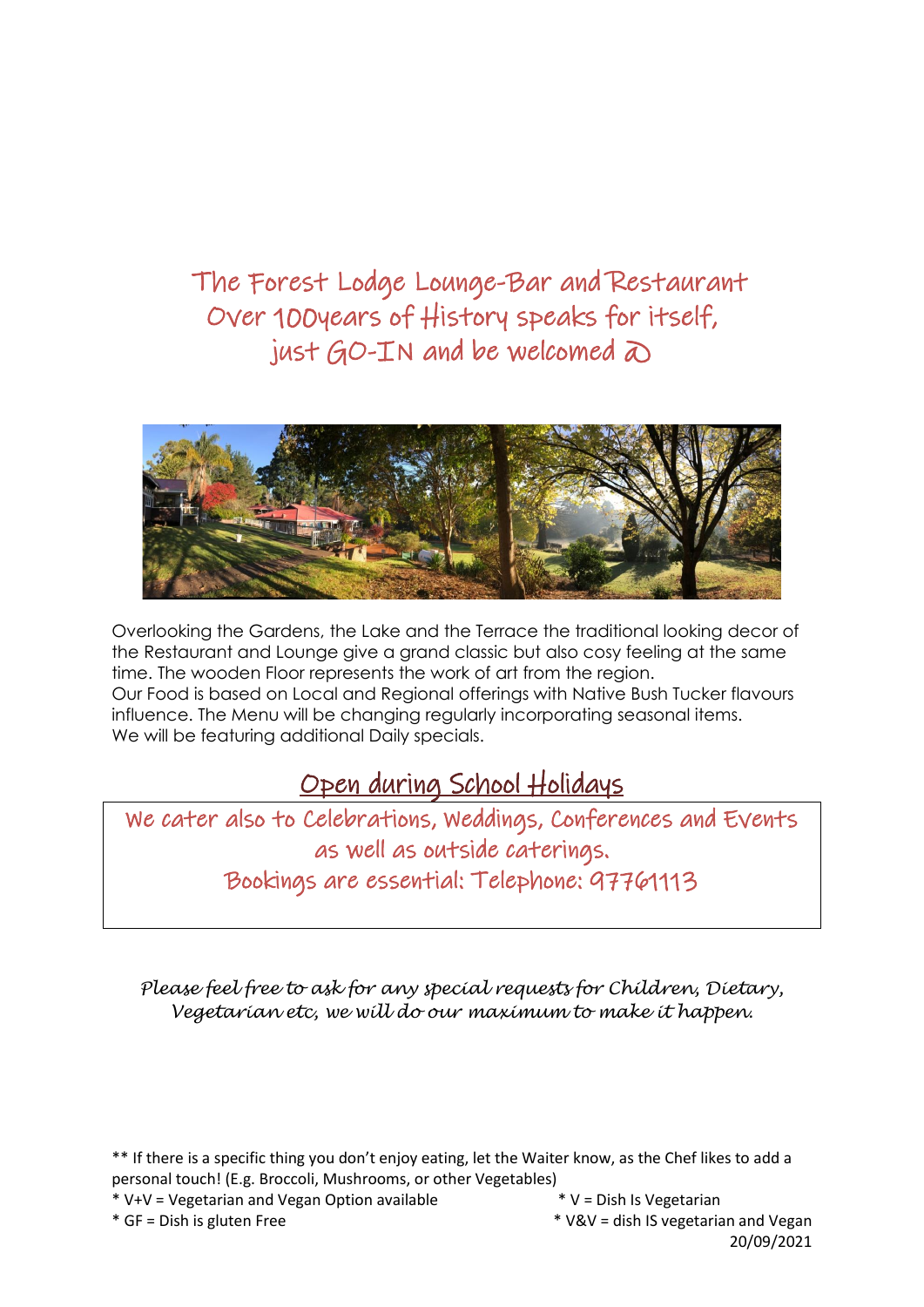## *Snacks to share*

*Toasted Garlic Bread \$7.50*

*Australian Warm, Marinated Olives, Onions, Salami, Sundried tomatoes Bush spice, Toasted Turkish Bread \$12.50 (V+V)* 

*Truffled Chick Pea and onion Dip Toasted Turkish Bread \$14.50 (V+V)*

*Warm Home smoked Trout Fillet Horseradish Cream Toasted Bread \$27.50*

*Field Mushrooms Stuffed with mince-meat and herbs On Mushroom cream sauce \$16.50*

*Forest Lodge Signature Marron Chowder Made from Pemberton Marron Stock, Red and White wine, Prawns, crunchy vegetables Appetiser \$22.50 Main Dish Comes with Garlic Bread \$36.50* 

\*\* If there is a specific thing you don't enjoy eating, let the Waiter know, as the Chef likes to add a personal touch! (E.g. Broccoli, Mushrooms, or other Vegetables)

\* V+V = Vegetarian and Vegan Option available  $*$  V = Dish Is Vegetarian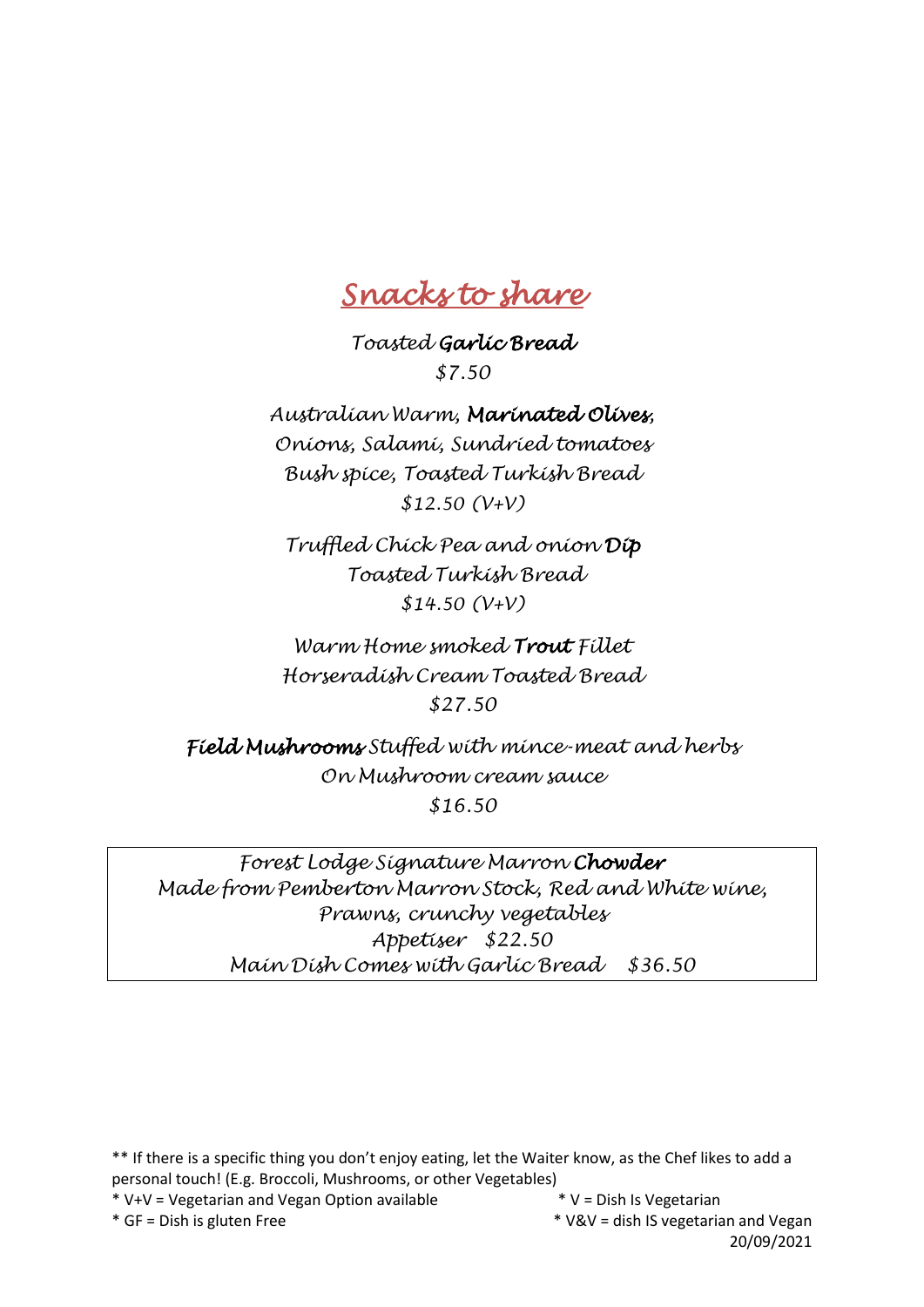### *Mains*

*Combination of Home smoked Duck Breast and Slow cooked Duck Leg in Pemberton Red Wine Sauce Red cabbage, sauteed mushrooms and Mash Potatoes \$45.00*

> *Roasted Pork knuckle with Sauerkraut and Mashed Potatoes, roasting gravy for 2 guests \$75*

#### *From the Griddle*

*Harvey Beef Rib-eye (\$40.00) With FLR Spice Rub, Pemberton Red Wine Sauce and Caramelized Onions, Broccoli, Mashed Potatoes (GF)*

*Stuffed Chicken Breast with stuffed Capsicum On Olive tomato sauce with a Selection of Grilled Vegetables and Couscous* 

*\$38.50*

*Pan fried Barramundi,*

*Lemon Pepper Berry Seasoning, White Wine & Native Basil Sauce, Mashed Potatoes & medley of local Vegetables* 

*\$39.00*

## *Vegetarian & Vegan Main*

*Couscous with Mediterranean Spicy Tomato -Olive sauce,* 

*Assorted Vegetables \$29.50 (V+V+ GF) add grilled Haloumi Cheese \$34.50 (V+GF)*

\*\* If there is a specific thing you don't enjoy eating, let the Waiter know, as the Chef likes to add a personal touch! (E.g. Broccoli, Mushrooms, or other Vegetables)

\* V+V = Vegetarian and Vegan Option available  $*$  V = Dish Is Vegetarian

\* GF = Dish is gluten Free \* V&V = dish IS vegetarian and Vegan 20/09/2021